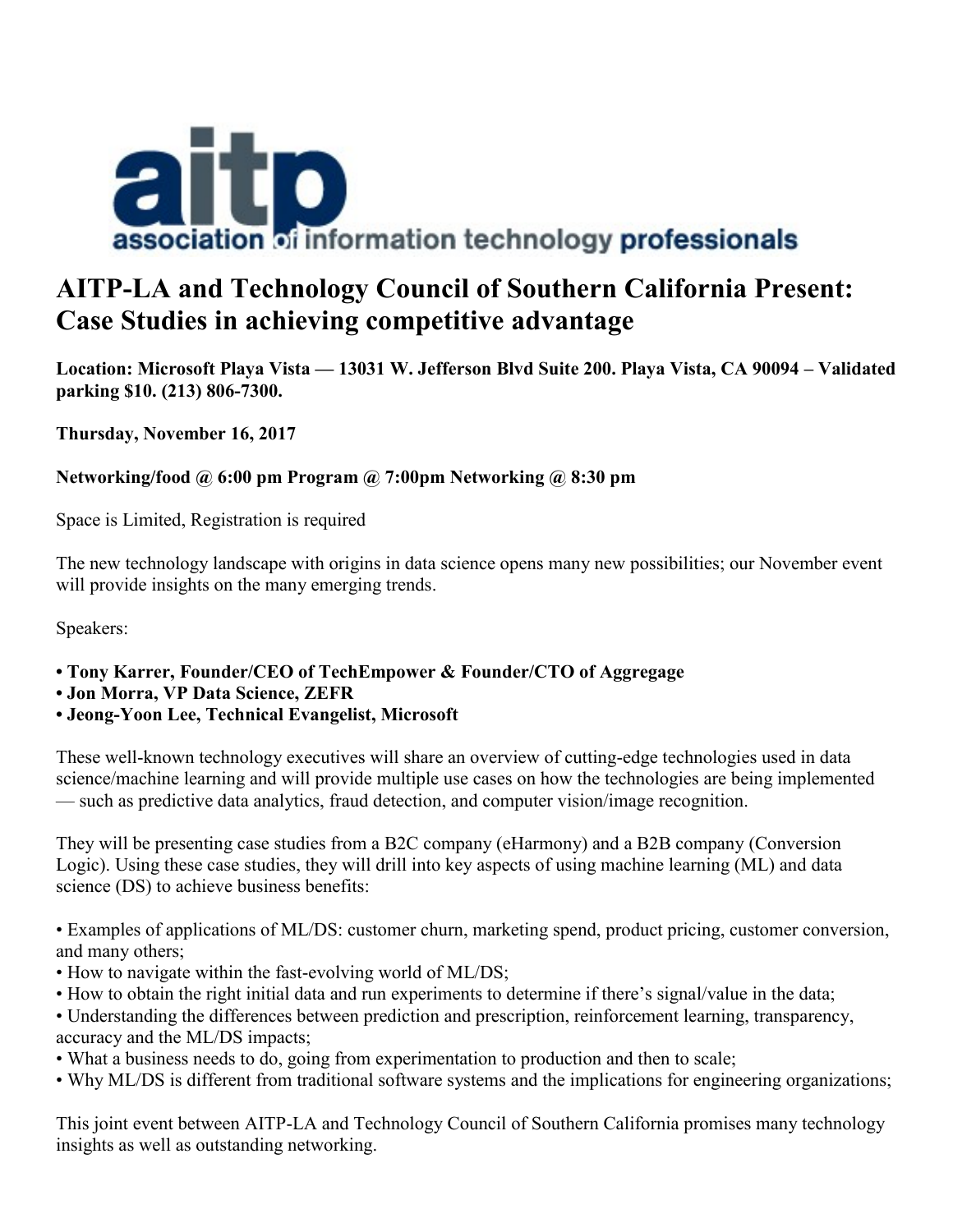NOTE: Reservations are required, as seating will be limited. AITP-LA members must enter Promotional code "**AITPLA**" for member pricing. Get there before 6:00PM for networking!

**Pricing:** Dinner & Program: Members – \$15 in advance. Non-members – \$25 in Advance. At the door – if space is available, \$10 additional.

Click here to register: [https://www.eventbrite.com/e/leveraging-machine-learning-and-data-science-to-drive](https://www.eventbrite.com/e/leveraging-machine-learning-and-data-science-to-drive-business-results-tickets-38575277694)[business-results-tickets-38575277694](https://www.eventbrite.com/e/leveraging-machine-learning-and-data-science-to-drive-business-results-tickets-38575277694)

About Our Speakers:

# **Jon Morra: Vice President Data Science, ZEFR**

Jon Morra is the Vice President of Data Science at ZEFR. In this role, he leads a team of data scientists responsible for creating data-driven models. Jon and his team are focused on understanding video content better in order to drive value for ZEFR's customers. Previously, Jon was the Director of Data Science as eHarmony where he helped support a variety of machine learning initiatives including matching, pricing, churn modeling, and fraud prevention. Jon holds a B.S. in Biomedical Engineering from Johns Hopkins and a Ph.D. also in Biomedical Engineering from UCLA.

## **Jeong-Yoon Lee: Technical Evangelist, Microsoft**

Jeong is Technical Evangelist at Microsoft, where he promotes and helps adoption of new Machine Learning technologies among enterprises and communities. He is also Science Advisor at Conversion Logic, where he served as Chief Data Scientist and developed marketing analytics platforms with cutting edge ML models for enterprise clients. Prior to Conversion Logic, Jeong has worked at Demand Media, cofounder of Neofect, and Micro ML. As an avid competitor, Jeong has participated in over 70 Data Science competitions, won 6 times including KDD Cup 2012 and 2015. Jeong earned his Ph.D. in Computer Science and M.S. in Electrical Engineering from University of Southern California. He earned his B.S. in Electrical Engineering from Seoul National University.

#### **Tony Karrer, Moderator: Founder/CEO of TechEmpower & Founder/CTO of Aggregage**

Dr. Tony Karrer is Founder and CTO of Aggregage – a fast growing B2B media company that works with professional associations to pull all the relevant content together for that audience. Tony is also the Founder/CEO of TechEmpower, a 30-person software development services company. In the early 90s, Tony founded 2 other companies both of which had successful exits. This led Tony into working as a parttime/consulting CTO to over 50 different companies including as the original, part-time CTO at eHarmony helping them to get to a \$110M financing in their 4th year. Dr. Karrer was valedictorian at Loyola Marymount University, attended the University of Southern California as a Tau Beta Pi fellow, one of the top 30 engineers in the nation, and received a M.S. and Ph.D. in Computer Science. He is a frequent speaker at industry and academic events.

#### **Directions:**

#### **From LAX International Airport:**

- Depart World Way/Center Way going east.
- Merge onto CA-1 North
- Turn left onto Lincoln Blvd.
- Right onto West Jefferson Blvd.
- U-Turn at McConnell Ave.
- Turn right onto Alla Road (near Home Depot).